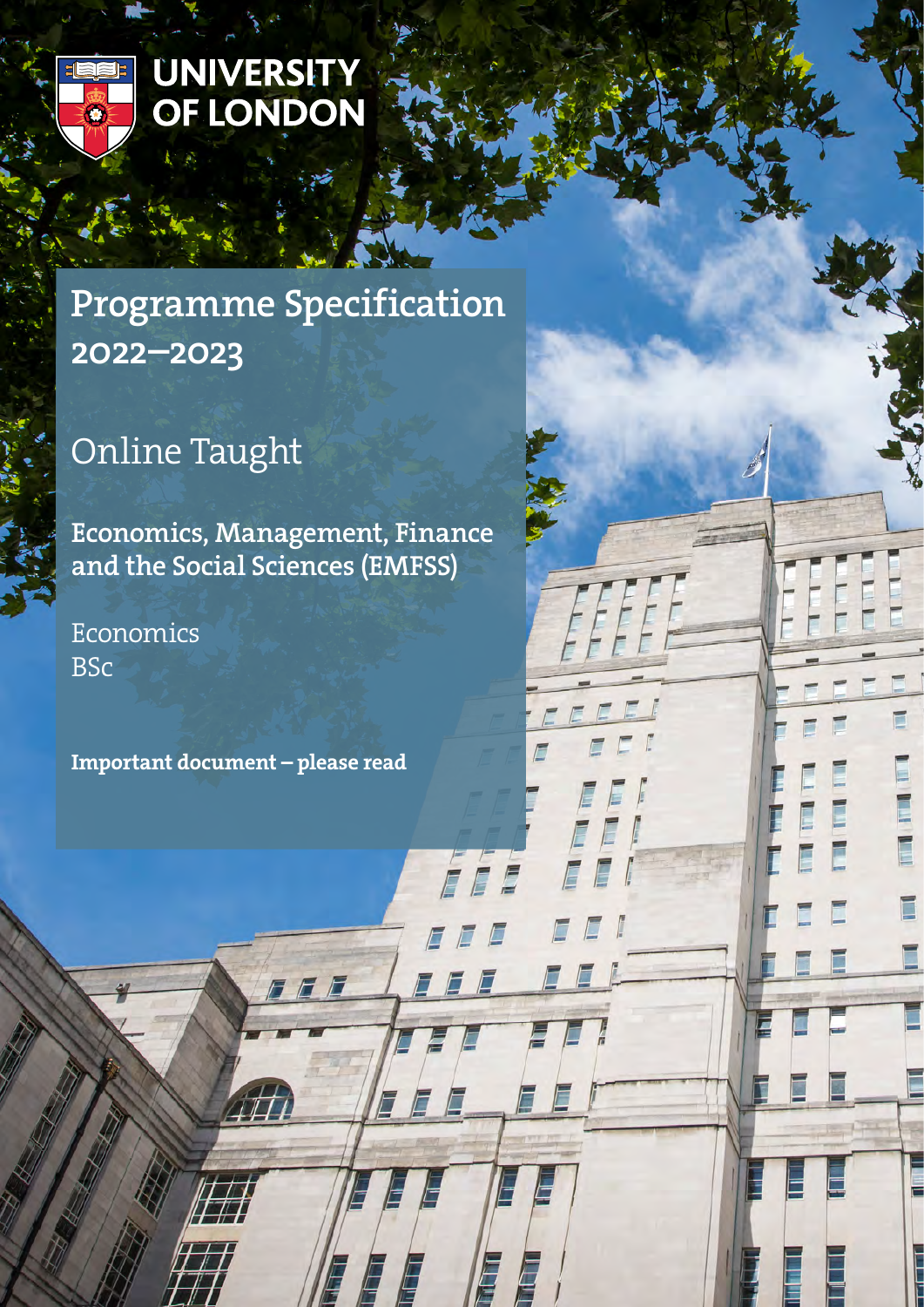# Table of Contents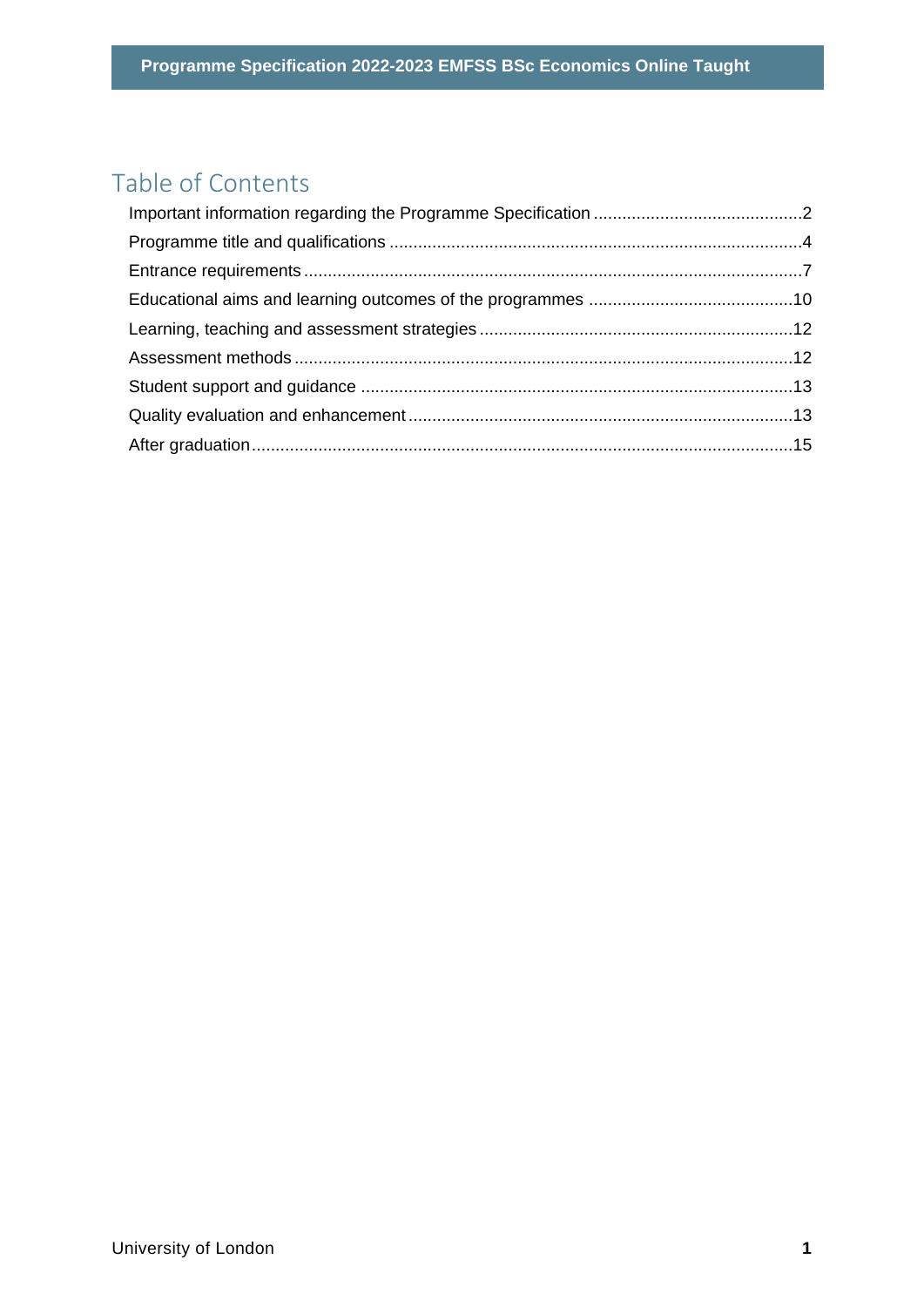# <span id="page-2-0"></span>**Important information regarding the Programme Specification**

#### **About this document**

#### Last revised 04 May 2022

The Programme Specification gives a broad outline of the structure and content of the programme, the entry level qualifications, as well as the learning outcomes students will achieve as they progress. Some of the information referred to in a programme specification is included in more detail on the University of London website. Where this is the case, links to the relevant webpage are included.

Where links to external organisations are provided, the University of London is not responsible for their content and does not recommend nor necessarily agree with opinions expressed and services provided at those sites.

If you have a query about any of the programme information provided, whether here or on the website, registered students should use the *ask a question* button in the [student portal](https://my.london.ac.uk/) otherwise the *Contact Us* button on each webpage should be used.

#### **Key revisions made**

Programme specifications are revised annually. The LSE, as part of its annual review of standards, confirms the programme structure and the educational aims and learning outcomes, and advises on any development in student support. Where there are changes which may impact on continuing students, these are listed below. For all new students, the programme and general information provided in this document is correct and accurate and will be applicable for the current year.

#### **Significant changes made to the programme specification 2022-2023:**

Internet access and computer specification requirements have been updated.

#### **Terminology**

The following language is specific to the EMFSS BSc Online Taught degree programme:

**Course**: Individual units of the programme are called courses. Each course is a selfcontained, formally structured learning experience with a coherent and explicit set of learning outcomes and assessment criteria.

**New:** Either as 'new course' or 'new credit'**.** A course which you have never previously registered for.

**Prerequisite:** A course that you must register and complete live sessions for before you are permitted to complete the teaching for another course.

**Corequisite:** A course that you must register and complete the live session for either before or at the same time as another course.

**100 level / 200 level / 300 level:** In the context of UK higher education, the Framework for Higher Education Qualifications (FHEQ) levels are as follows:

100 courses are equivalent to FHEQ Level 4

200 courses are equivalent to FHEQ Level 5

300 courses are equivalent to FHEQ Level 6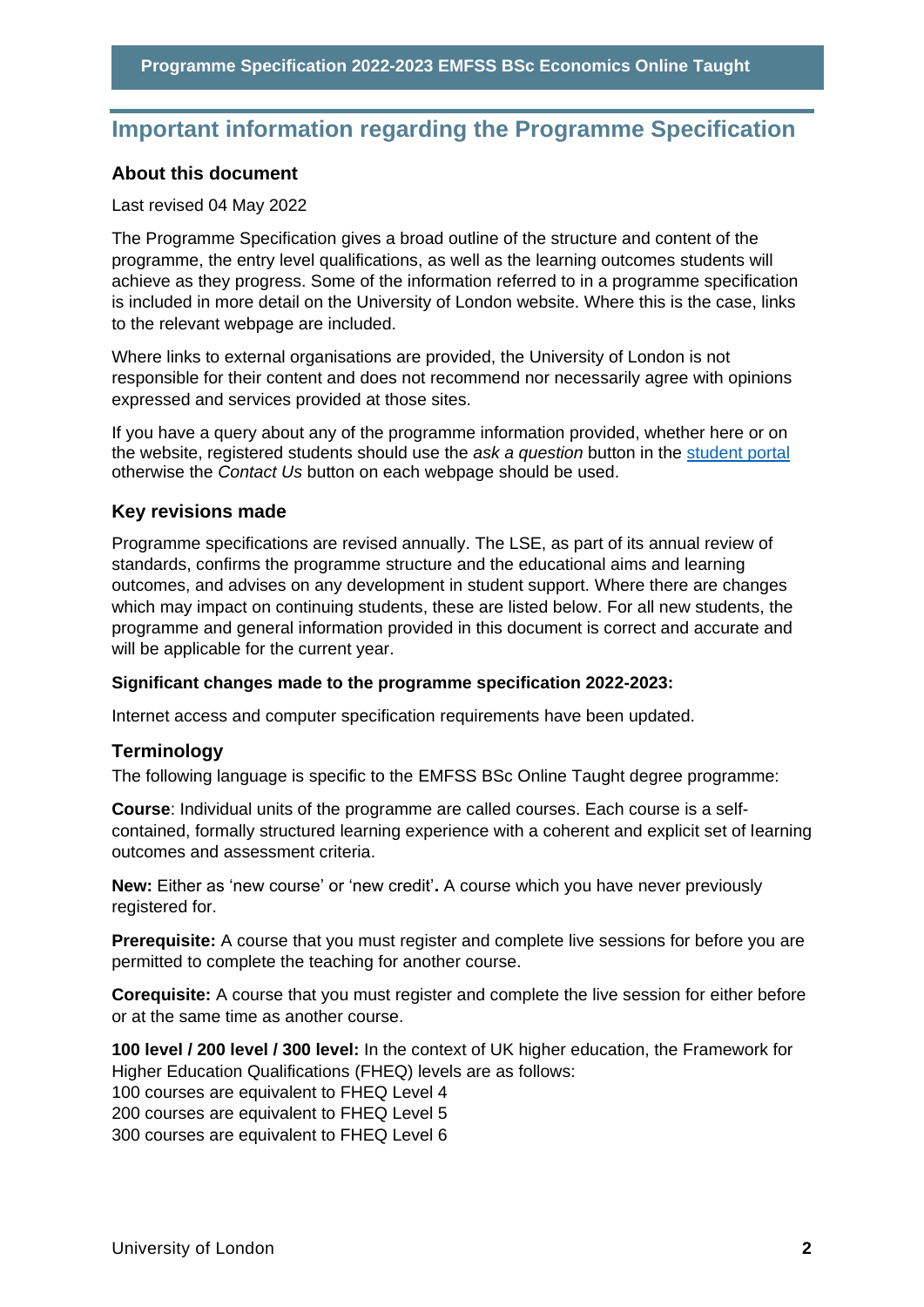#### **Programme Specification 2022-2023 EMFSS BSc Economics Online Taught**

**Online Taught:** The qualifications awarded under these regulations are taught online only. You will receive advice via your virtual learning environment (VLE) from a class teacher.

**VLE**: Your virtual learning environment where you access your learning materials, live sessions. We may also refer to this as Digital Campus.

**Study session:** The academic year is split into two study sessions. You will register for each study session independently.

**Teaching block:** Each study session is split into two ten-week teaching blocks.

**Student Success Advisor**: Will provide advice and guidance throughout your programme.

**Class teacher**: Will facilitate live, online teaching sessions.

**Live sessions**: A compulsory element of your teaching accessed on the VLE.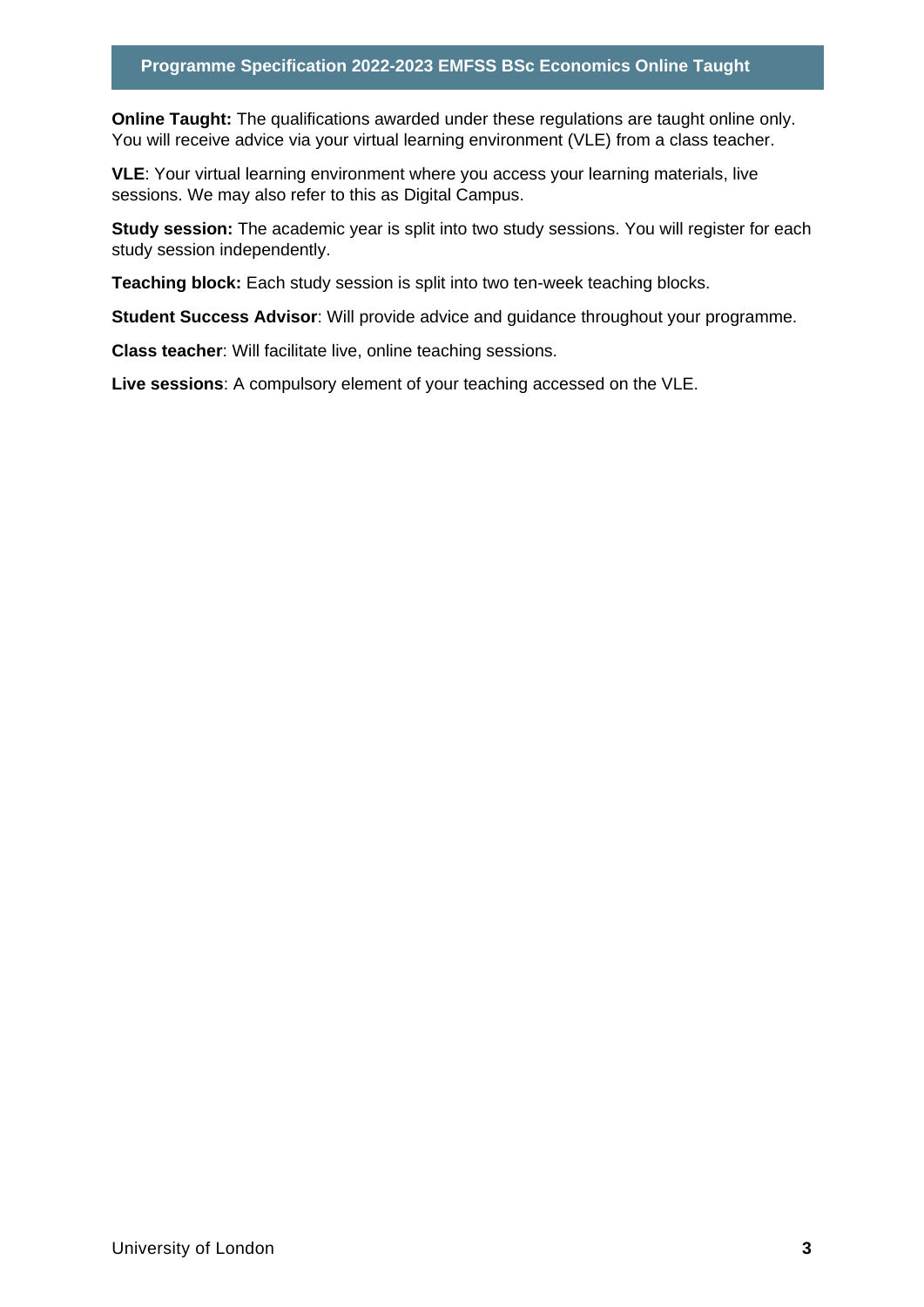# <span id="page-4-0"></span>**Programme title and qualifications**

Undergraduate degrees of the University of London are awarded with Honours. The award certificate will indicate the level of the academic performance (Honours) achieved by classifying the award. The classification of the degree will be based on the ratified marks from the completed assessments.

The standard classification system for Bachelor's degrees with Honours is:

First-Class; Upper Second-Class; Lower Second-Class; Third-Class.

A Pass Degree is a degree without Honours.

Specific rules for the classification of awards are given in the [Programme Regulations,](https://london.ac.uk/current-students/programme-documents/regulations) under Scheme of Award.

#### **Programme title**

**Economics** 

#### **Qualifications**

Bachelor of Science in Economics

#### **Exit qualifications**

- Diploma of Higher Education in Economics
- Certificate of Higher Education in Social Sciences

An exit qualification is an intermediate qualification, for which the student may not have registered at the outset but which may be awarded on completion of specific modules/courses (or credit accumulated) in a longer programme of study, if the student leaves the programme.

Exit qualifications are awarded at the discretion of the Board of Examiners and once a student has accepted an exit qualification they will not normally be permitted to continue their study of the same award with the University of London.

#### **Individual courses**

There is no provision for individual courses of the programme to be studied on a stand-alone basis.

#### **Notes**

The BSc degree in Economics is available through a 12 course Standard Route and through a 9 course Graduate Entry Route.

#### **Qualification titles may be abbreviated as follows:**

Bachelor of Science – BSc

Diploma of Higher Education in Economics – DipHE

Certificate of Higher Education in Social Sciences– CertHE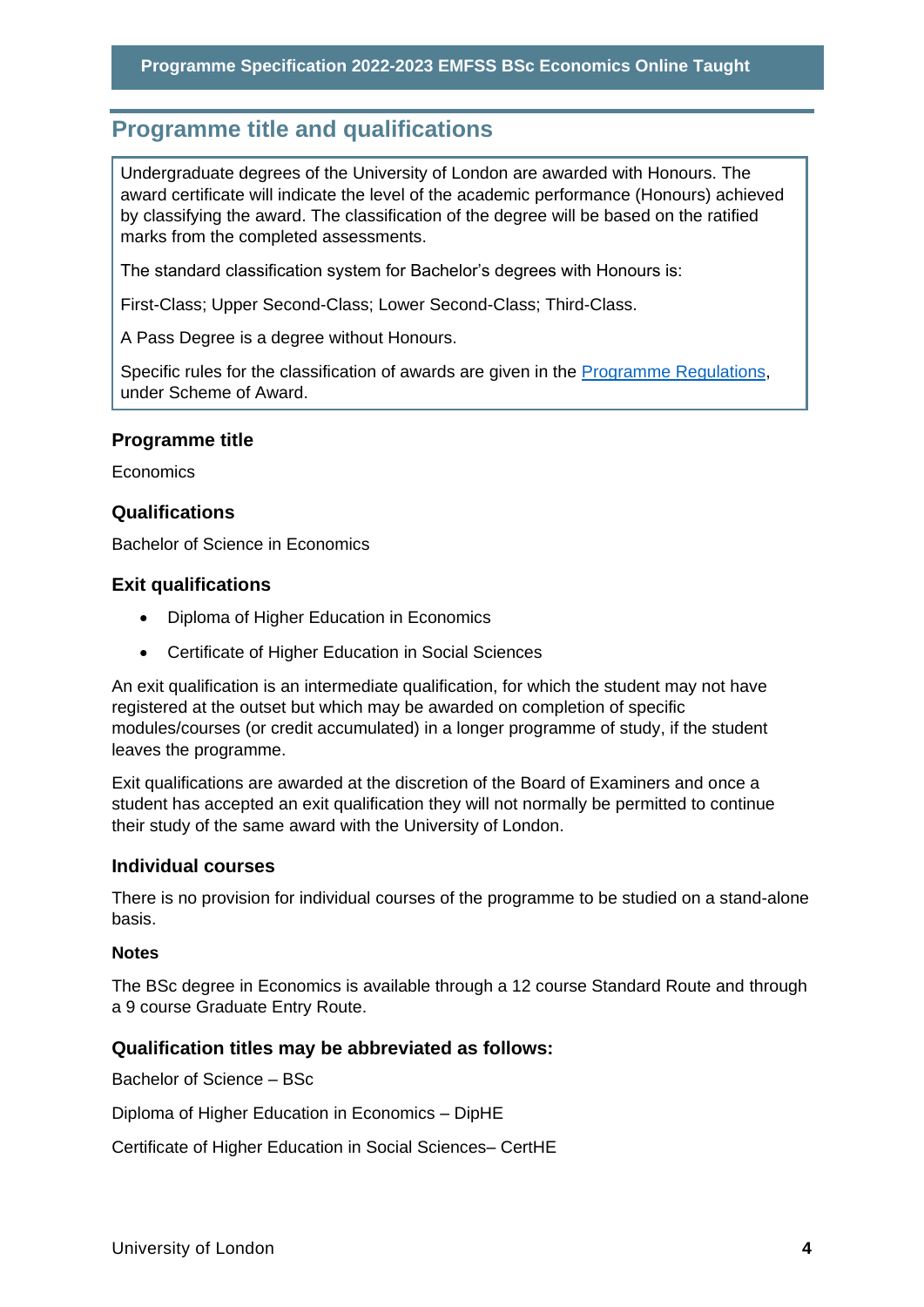#### **Level of the programmes**

The Framework for Higher Education Qualifications of UK Degree-Awarding Bodies (FHEQ) forms part of the UK Quality Code for Higher Education of the [Quality Assurance](http://www.qaa.ac.uk/en)  [Agency for Higher Education](http://www.qaa.ac.uk/en) (QAA).

The qualifications are placed at the following Levels of the Framework for Higher Education Qualifications (FHEQ):

| • Bachelor of Science degree (BSc)         | Level 6 |
|--------------------------------------------|---------|
| • Diploma of Higher Education (DipHE)      | Level 5 |
| • Certificate of Higher Education (CertHE) | Level 4 |

#### **Relevant QAA subject benchmarks group(s)**

See the **QAA** website for information

**[Economics](https://www.qaa.ac.uk/docs/qaa/subject-benchmark-statements/subject-benchmark-statement-economics.pdf?sfvrsn=31e2cb81_5)** 

**Awarding body**

[University of London](http://www.london.ac.uk/)

#### **Registering body**

[University of London](http://www.london.ac.uk/)

#### **Academic direction**

[The London School of Economics and Political Science \(LSE\)](http://www.lse.ac.uk/home.aspx) 

#### **Accreditation by professional or statutory body**

Not applicable

#### **Language of study and assessment**

English

#### **Mode of study**

Flexible and online study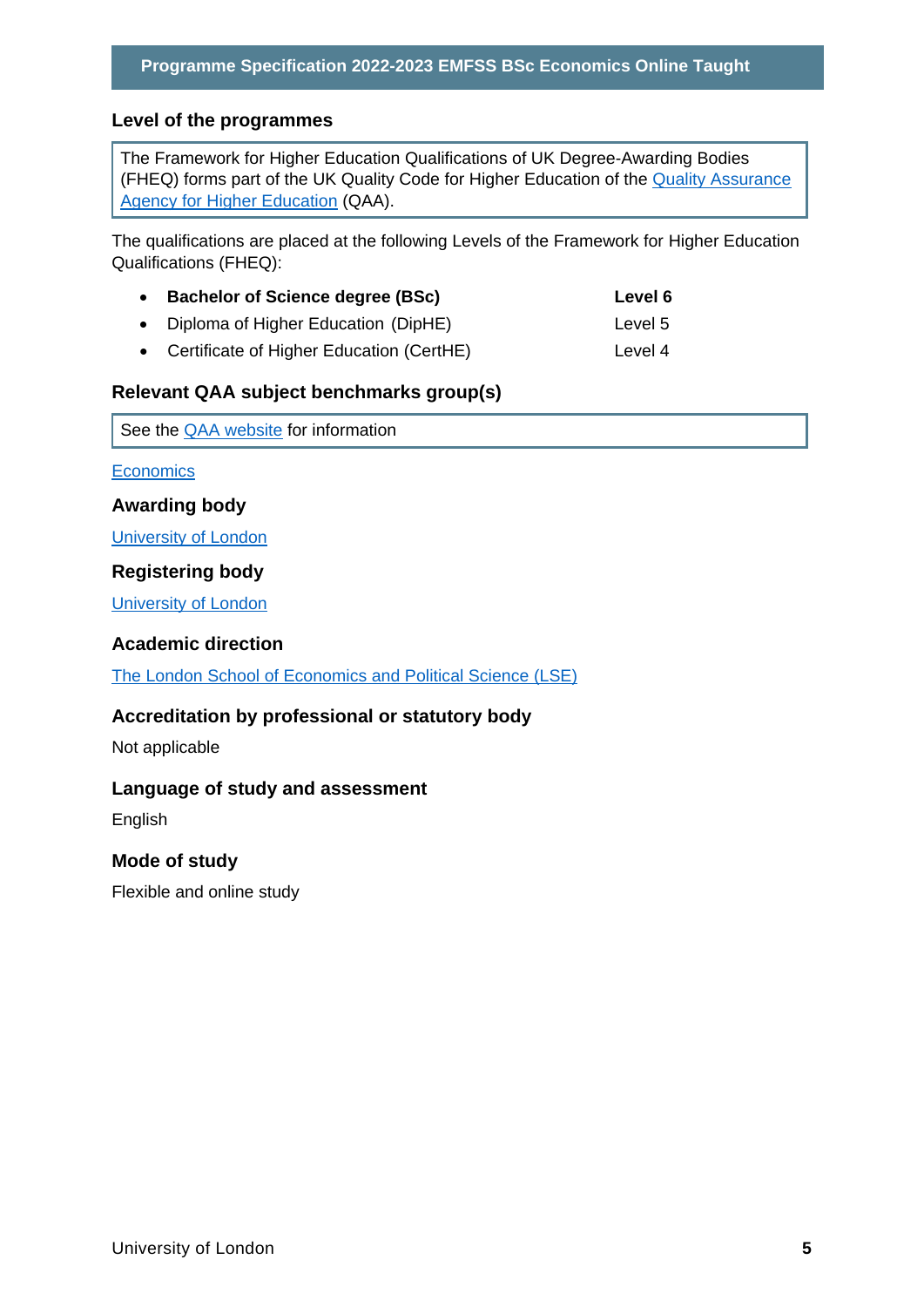#### **Programme structures**

The Economics, Management, Finance and the Social Sciences programmes are comprised of courses. Each course is referred to as a '100 course', '200 course' or '300 course', corresponding to the following levels of the Framework for Higher Education Qualifications (FHEQ):

- 100 courses are placed at FHEQ Level 4
- 200 courses are placed at FHEQ Level 5
- 300 courses are placed at FHEQ Level 6

Where half courses are indicated, two half courses are equivalent to one full course in terms of structure. For each programme, some courses are compulsory, whilst others can be selected from lists of options called 'selection groups'.

The current structure can be found on the programme's **Structure** page on the University of London website.

Where a student satisfies certain conditions, transfer may be permitted between different degrees and routes.

To be considered for the qualification of a BSc honours degree in the field of Economics, Management, Finance and the Social Sciences:

- For degrees through the Standard Route a student must have attempted 12 full courses and must have passed with a mark of 40 or above at least eleven full courses.
- For degrees through the Graduate Entry Route a student must have attempted and passed, with a mark of 40 or above nine full courses.

#### **Maximum and minimum periods of registration**

The maximum and minimum period of registration, from a student's effective date of registration, are:

|                                   | Minimum               | <b>Maximum</b> |
|-----------------------------------|-----------------------|----------------|
| <b>BSc (Standard Route)</b>       | Three years*          | Six years      |
| <b>BSc (Graduate Entry Route)</b> | Two and a half years* | Six years      |

\*This period may vary if recognition of prior learning is permitted.

Study materials are made available after registration and on payment of the applicable fee.

#### **Credit value of courses**

Further information about the credit systems used by universities in the UK and Europe is provided by the [Quality Assurance Agency](http://www.qaa.ac.uk/en) and the [European Credit Transfer and](http://ec.europa.eu/education/resources/european-credit-transfer-accumulation-system_en.htm)  [Accumulation System.](http://ec.europa.eu/education/resources/european-credit-transfer-accumulation-system_en.htm)

Where credits are assigned to each course of a programme, credit indicates the amount of learning carried out in terms of the notional number of study hours needed, and the specified Frameworks for Higher Education Qualifications of UK Degree-awarding Bodies (FHEQ) credit level indicates the depth, complexity and intellectual demand of learning involved. The details below indicate the UK credits and the European Credit Transfer and Accumulation System (ECTS) values.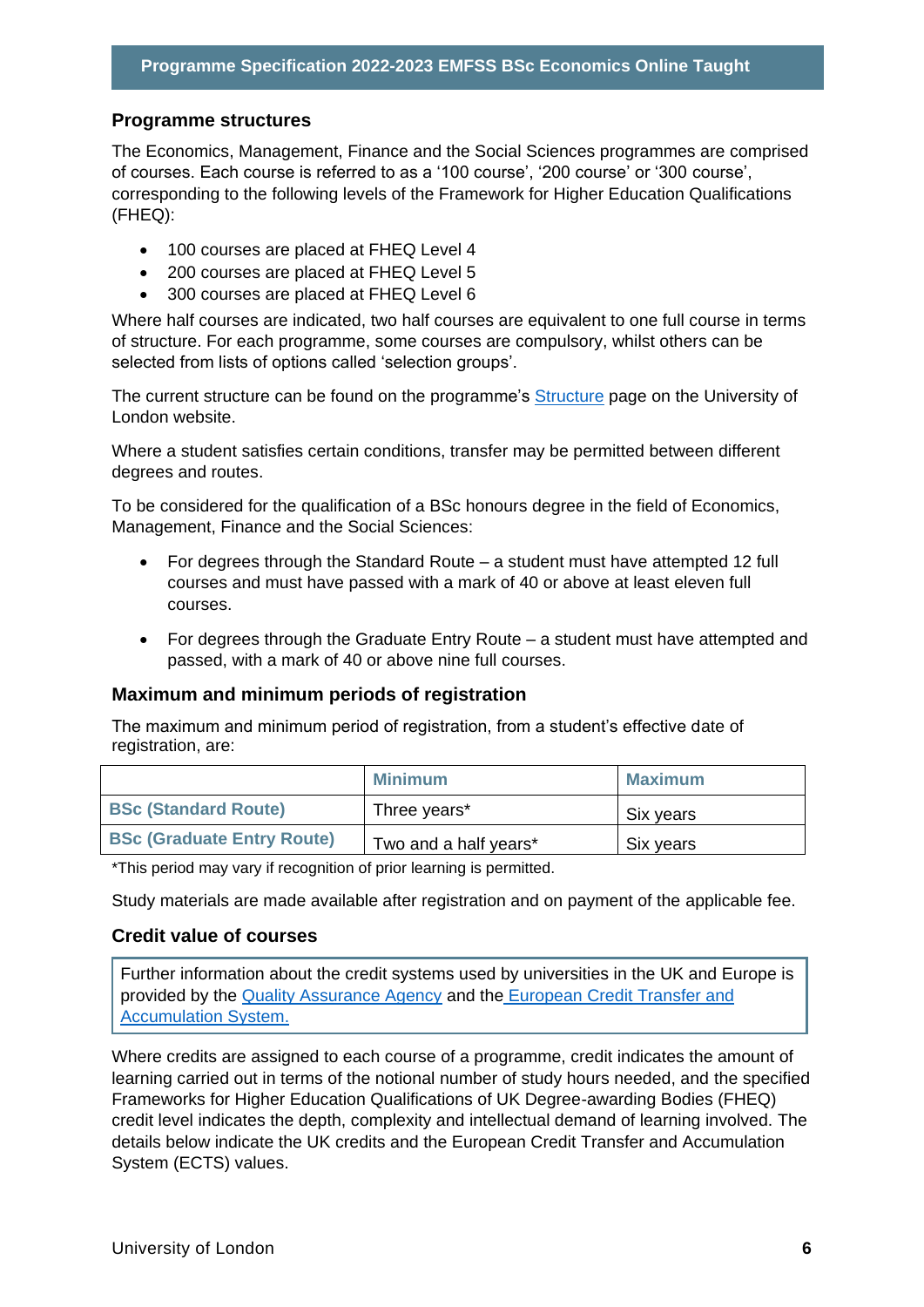For the Economics, Management, Finance and the Social Sciences suite of programmes, credits are assigned to the courses as follows:

- 30 UK credits or 15 ECTS credits for a full course at level 4, or 15 UK credits or 7.5 ECTS credits for a half course at level 4
- 30 UK credits or 15 ECTS credits for a full course at level 5, or 15 UK credits or 7.5 ECTS credits for a half course at level 5
- 30 UK credits or 15 ECTS credits for a full course at level 6, or 15 UK credits or 7.5 ECTS credits for a half course at level 6

One UK credit equates to a notional ten hours of study.

#### **Recognition of prior learning**

Recognition of prior learning is a generic term for the process by which we recognise and, where appropriate, award credit for learning that has taken place elsewhere, before entry onto this programme of study.

Where the prior learning covered a similar syllabus to a module/course studied elsewhere, credit will be awarded as if you took the University of London module/course.

See the [General Regulations](https://london.ac.uk/current-students/programme-documents/regulations) (Section 3) and [Programme Regulations](https://london.ac.uk/current-studentsprogramme-documents/regulations) for more rules relating to prior learning.

Details on [how to apply for RPL](https://london.ac.uk/applications/how-apply/recognition-prior-learning/recognition-and-accreditation-prior-learning-0) can be found on our website

This programme allows recognition of prior learning (RPL). A student studying a degree through the Standard Route may apply for RPL for up to four 100 courses. A student studying a degree through the Graduate Entry Route may apply for RPL for up to one 100 course named on the degree structure.

To be eligible to apply for RPL a student must provide evidence to the University that they have already passed examinations that equate in level, content and standard to the 100 course(s) that form part of the programme. The qualification must have been awarded within the past five years preceding the application. If a student is awarded RPL they do not have to take that particular 100 course as part of their degree.

## <span id="page-7-0"></span>**Entrance requirements**

We consider qualifications from around the world. Details are available [here](https://london.ac.uk/applications/how-apply/am-i-qualified) and in the [Qualifications for Entrance](https://london.ac.uk/entrance-qualifications) schedule

The full list of [EMFSS programmes](https://onlinecourses.london.ac.uk/) offered online can be found on our website. Entrance requirements are set out in detail under the 'Admissions' tab for each programme.

Applicants must submit an application in line with the procedures and deadlines set out on the [website.](https://onlinecourses.london.ac.uk/admissions/)

All entrance requirements are set out in detail on the programme page under the Requirements tab.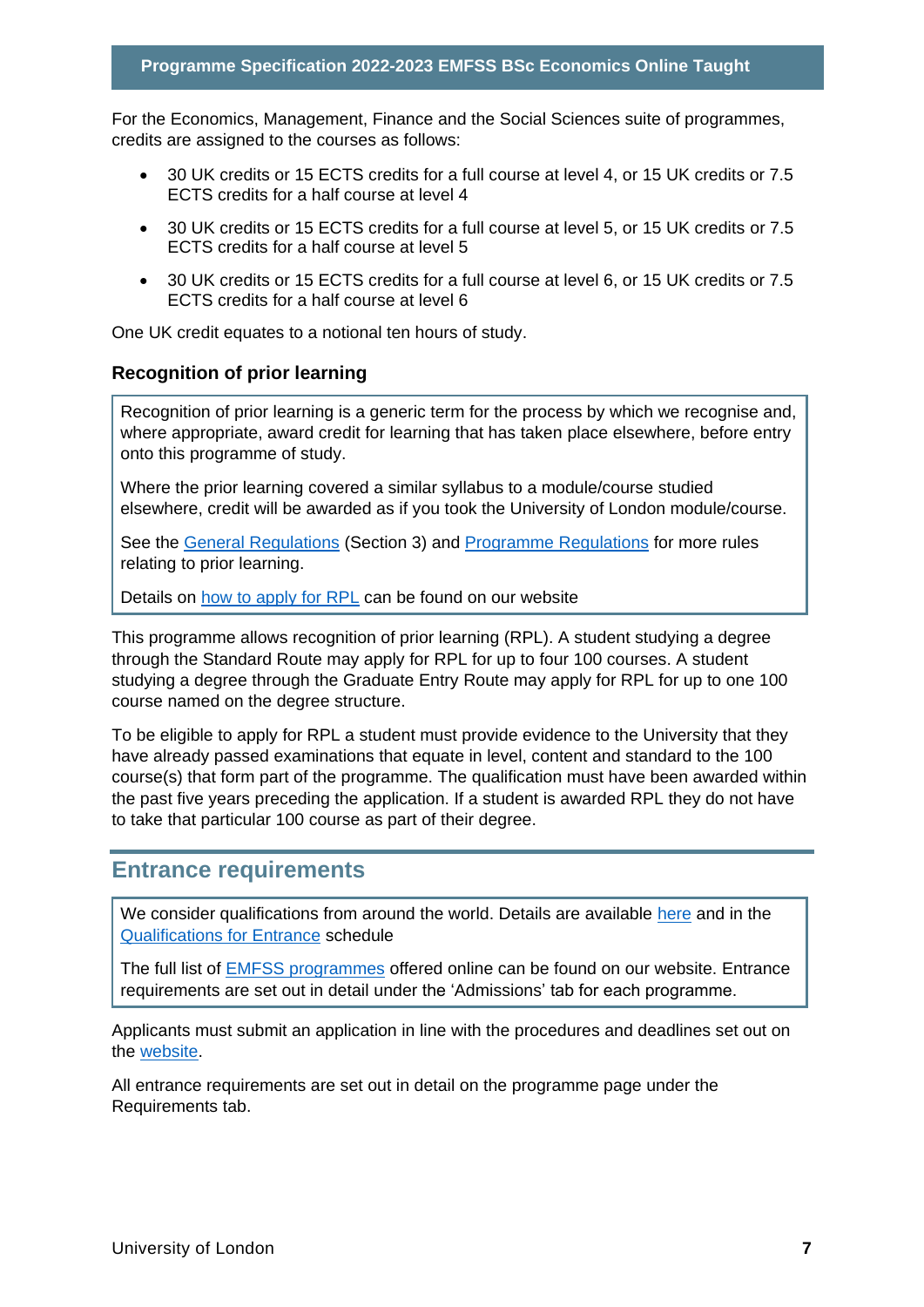#### **General Entrance requirements for undergraduate degrees**

#### **Age:**

Applicants must normally be at least 17 years of age on or before 30 November in the year of initial registration.

#### **Qualifications:**

Applicants must

- have passed qualifications that satisfy category G in the Qualifications for Entrance schedule
- meet any additional programme specific entrance requirements; and
- satisfy English language requirements.

#### **Entrance requirements for the Graduate Entry Routes to the undergraduate degrees**

#### **Age:**

Applicants must normally be at least 17 years of age on or before 30 November in the year of initial registration.

#### **Qualifications:**

Applicants must

- have successfully completed a full undergraduate degree or postgraduate qualification from an acceptable institution
- meet any additional programme specific entrance requirements; and
- satisfy English language requirements.

Applicants with professional qualifications and professional memberships will be considered on an individual basis.

The [Qualifications for Entrance schedule](https://london.ac.uk/entrance-qualifications) can be found on the University of London website.

#### **English language requirements**

Applicants must satisfy the English language requirements for the programme. These are set out in detail on the programme page under the Requirements tab for each programme.

Additional information on English language proficiency tests are given on the [website.](https://london.ac.uk/applications/how-apply/english-requirements)

Where an applicant does not meet the prescribed English language proficiency requirements but believes that they can demonstrate the requisite proficiency for admission the University may, at its discretion, consider the application.

#### **Internet access and computer specification**

Students will require regular access to a computer with an internet connection to use the University of London's online resources and systems.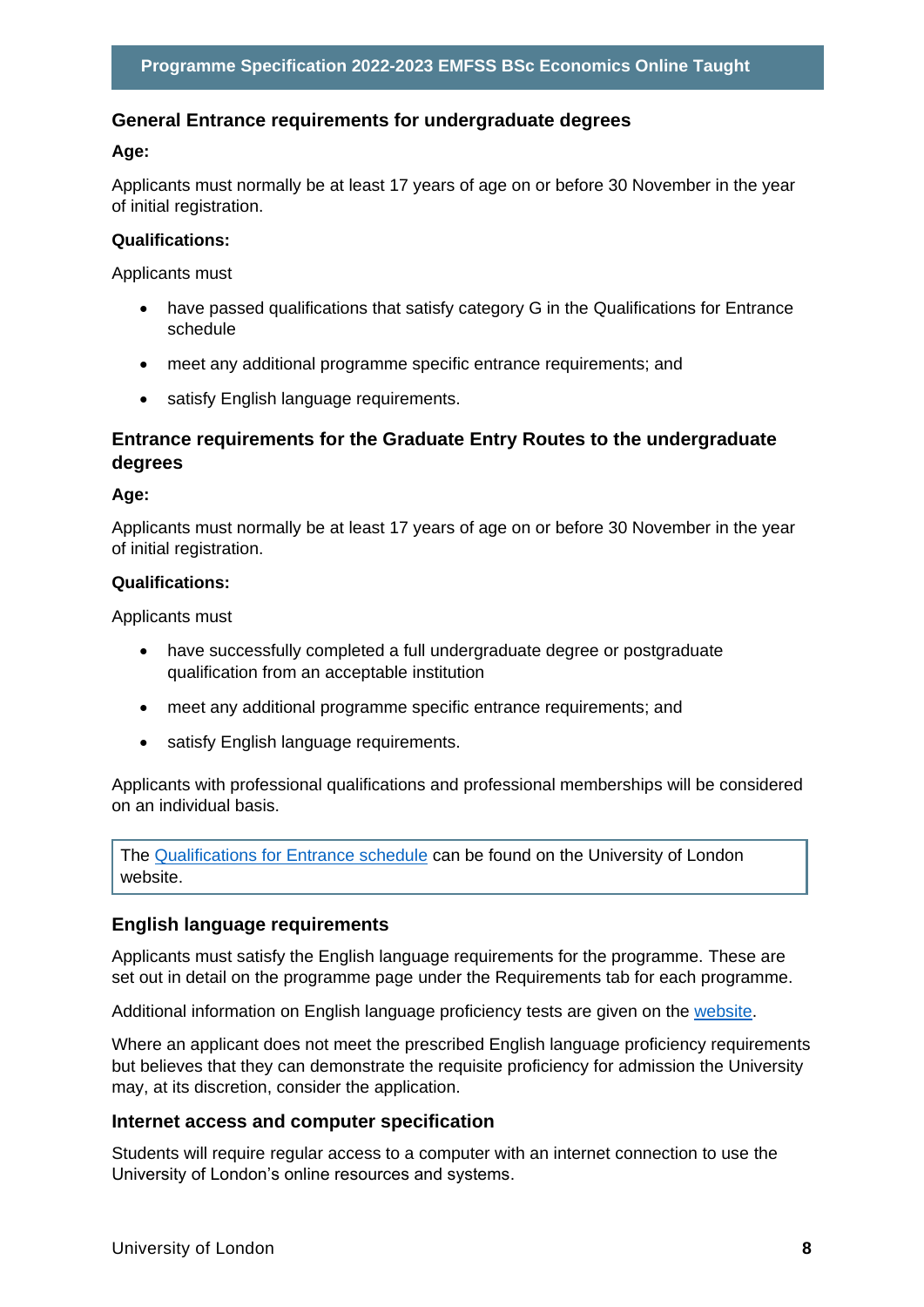The computer must have at least the following minimum specification:

- Windows: 7, 8, and 10 on 64-bit platforms (Windows 10 recommended)
- macOS: OS X 10.14 and higher
- CPUs newer than 2011 (Intel Sandy Bridge or newer)
- OpenGL 2.0 graphics driver
- Local storage for the recording of proctored examinations (75MB per hour)
- Web camera & microphone (internal or external)
- A steady hardwired internet connection requires speeds no less than (Note: A hardwired connection is strongly recommended):
	- o 10 MB/S download & 5 MB/S upload;
- Wired headset and phone (mobile or landline);

And the following applications installed:

- a word processor for Microsoft Word documents (.doc and .docx);
- a PDF reader (for example Adobe).
- Latest versions of at least two browsers downloaded onto computer
	- o Recommended: Google Chrome
	- o Note: Programs on Atrio cannot use Internet Explorer or Edge.

Students will need to perform System Compatibility Check (monthly)

Students must be able to download and install software to their Windows or MacOS device to include secure examination browsers for online assessment purposes (if offered on your programme of study)

#### **Students with access requirements**

The University of London welcomes applications from disabled students and/or those who have access requirements. The University will make every effort to provide reasonable adjustments to enable those with a disability, learning difficulty or access requirements to have the same opportunity as all other students to successfully complete their studies.

The University is committed to managing the application procedure and the programme itself to ensure that services are accessible for all students and that an inclusive environment is created. Students with a disability, or others who may need access arrangements to assist in taking examinations, should complete the relevant section of the application form, or contact the [Inclusive Practice Manager.](mailto:special.arrangements@london.ac.uk) A separate room or other arrangements may be considered.

Requests are considered by a University panel, whose purpose is to ensure that students with disabilities and/or specific access requirements are neither advantaged nor disadvantaged by such arrangements when compared with other students. These considerations remain separate from the academic selection processes.

For further information, see [Inclusive Practice Policy](https://london.ac.uk/applications/how-it-works/inclusive-practice-special-arrangements)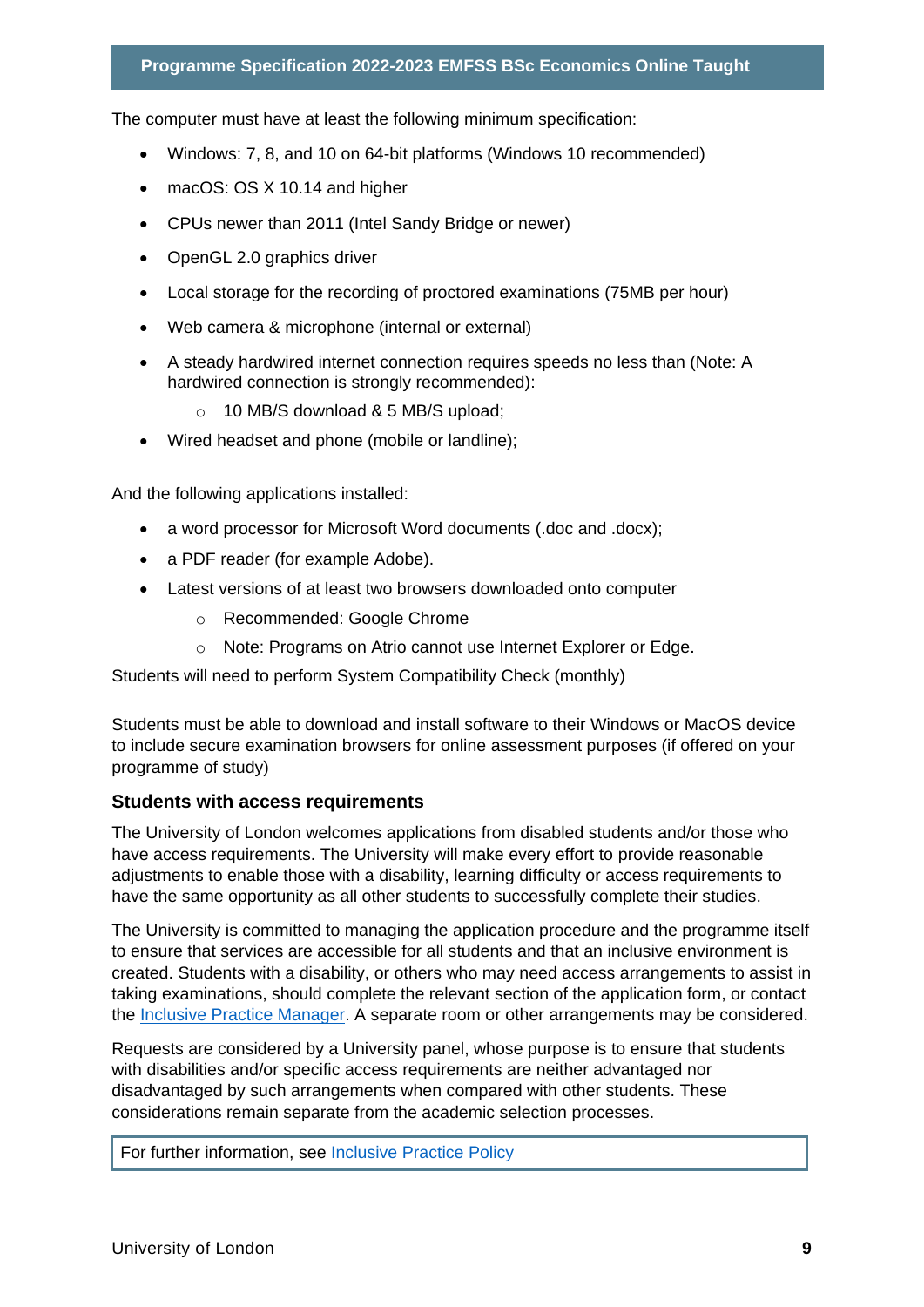#### **Sources of funding and scholarships**

Information about potential sources of funding and scholarships is updated annually and where available is included in the prospectus web pages.

For further information see the [website](https://london.ac.uk/applications/funding-your-study)

# <span id="page-10-0"></span>**Educational aims and learning outcomes of the programmes**

Each of the programmes within the fields of Economics, Management, Finance and Social Science aims to offer a challenging, flexible scheme of study invigorated by research, which advances a student's ability to develop academic and practical insights into the subjects studied. Students will be encouraged to develop a broad range of transferable and in some cases technical expertise.

Graduates of the programmes will have a sound basis for careers in a wide range of areas from major corporations to small businesses, government organisations, the voluntary sector, international organisation and the media.

Successful completion of a degree, with Honours, may allow a student to progress to postgraduate study in the degree field or a related area or to undertake further professional qualifications.

Within the programmes there is a natural progression between the levels. A student who passes the 100 courses (FHEQ Level 4) will have the essential introduction to that subject. The 200 and 300 courses (FHEQ Level 5 and 6) build on the 100 courses and provide opportunity to develop a more detailed understanding. Although the courses may not in themselves be more difficult, students will develop a greater understanding and a sophistication of thinking as they work through the courses.

The programmes aim to:

- promote independent critical and evaluative skills, and intellectual curiosity for lifelong learning;
- expand knowledge and understanding of the chosen discipline;
- promote analytical, creative and imaginative engagement with theory, research and practice in the chosen discipline;
- encourage self-development into professionally organised and interactive individuals by practicing skills of selection, assimilation and communication.

#### **BSc Economics**

This programme aims to:

- give students a sound grasp of the fundamental principles of economic analysis;
- give students a knowledge of the quantitative techniques appropriate for the analysis of economic data;
- give students a knowledge of the workings of the economy;
- develop in students the ability to apply their knowledge to the solution of theoretical and applied problems in economics;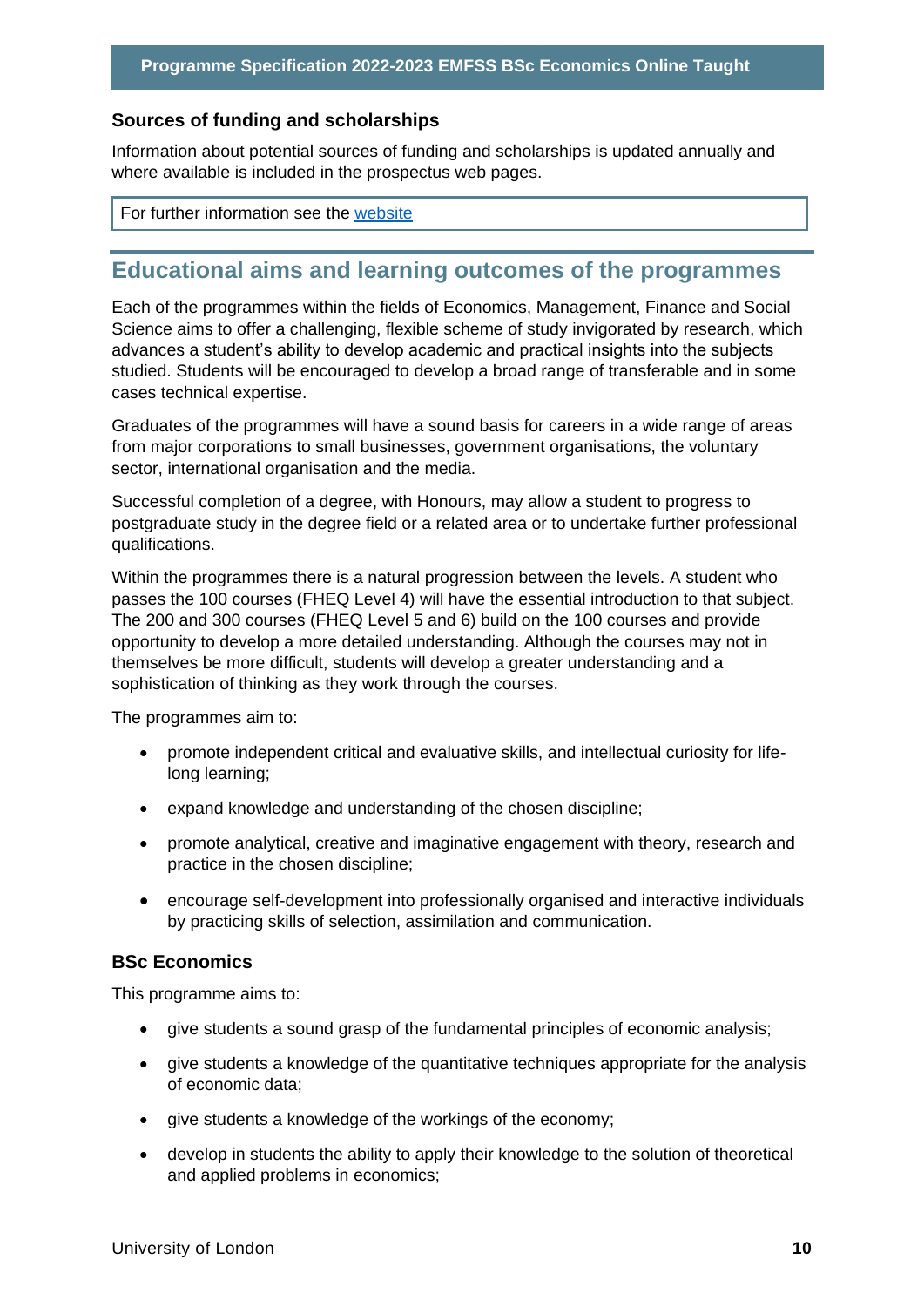- prepare students for careers requiring the use of economic arguments and analysis;
- prepare students for graduate study in economics;
- ensure students are familiar with the application of these analytical and quantitative techniques to a range of economic issues, including contemporary economic problems

The learning outcomes of the programme are as follows:

#### **Knowledge and understanding;**

A student will be able to:

- demonstrate a knowledge and understanding of the fundamental aspects of economic analysis;
- formulate and develop economic arguments in a logical manner;
- think in a critical manner and evaluate an economic argument;
- apply economic principles and quantitative techniques to the analysis of economic data;
- demonstrate skill in applying economic reasoning to the analysis of a wide range of policy issues.

#### **Intellectual and cognitive skills;**

A student will be able to:

- locate, extract, analyse and draw reasoned conclusions from multiple sources (including electronic sources) of appropriate literature and relevant data and acknowledge and reference sources appropriately;
- critically analyse arguments;
- assimilate and lucidly evaluate alternative views.

#### **Transferable skills;**

A student will be able to:

- communicate effectively in a written context;
- use information technology (spreadsheets, word-processing and online databases) appropriately;
- organise information, and to assimilate and evaluate competing arguments;
- manage their own learning, including working effectively to deadlines;
- be open minded and have a capacity to handle ideas and scrutinise information in critical, evaluative and analytical ways.

#### **Exit qualifications**

Students exiting with a Certificate of Higher Education would expect to:

• have the essential introduction to that subject;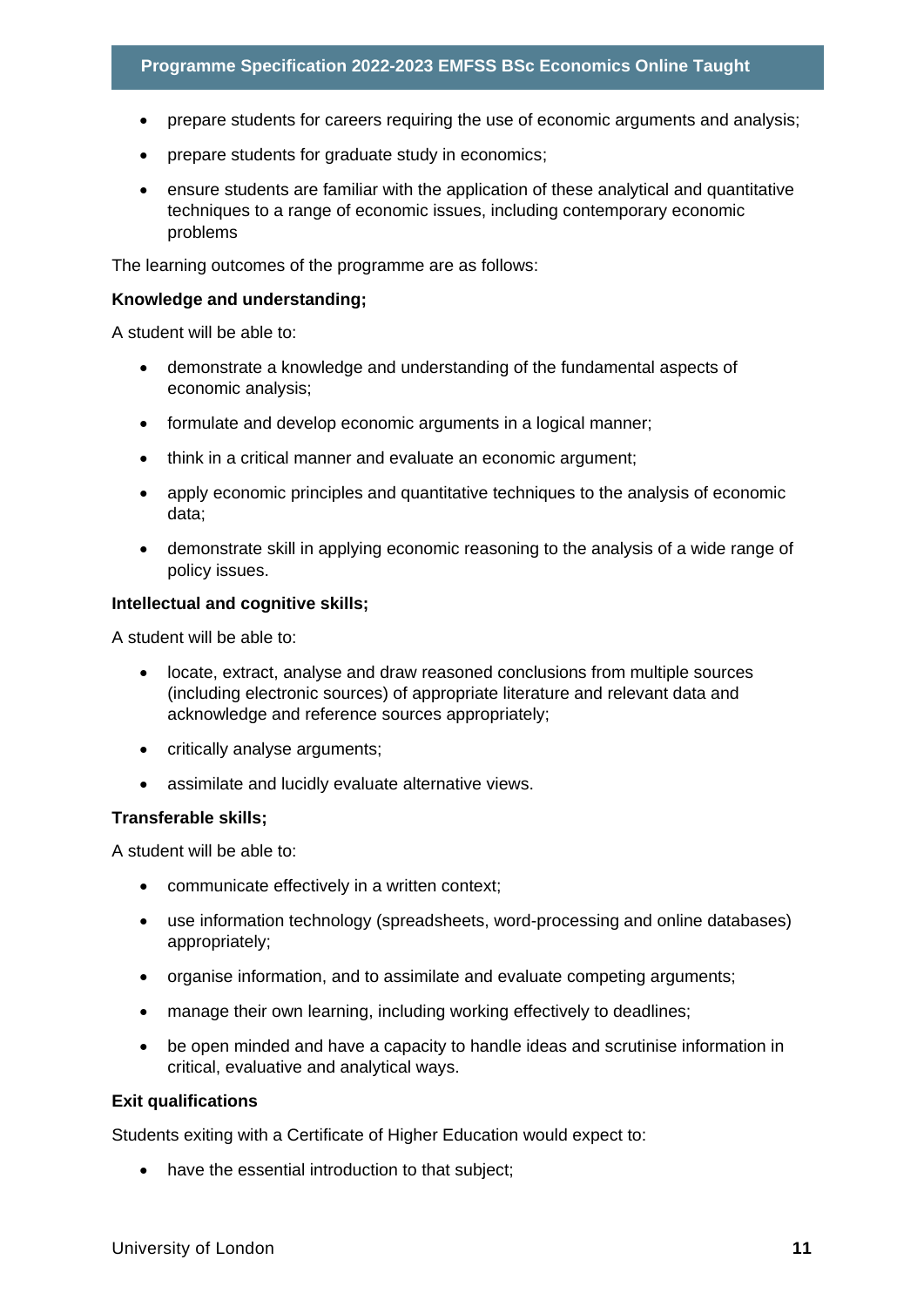- demonstrate an understanding on the concepts and principles related to their area of study; and
- be able to communicate ideas and findings in a reliable and structured way.

Students exiting with a Diploma of Higher Education would, in addition, expect to:

- develop a greater understanding and a sophistication of thinking as they work through the courses;
- build on their existing knowledge to approach the concepts and principles from a wider context;
- be at a stage where they will have obtained qualities and skills necessary for employment and further study in the area.

# <span id="page-12-0"></span>**Learning, teaching and assessment strategies**

A student will access course materials on a Virtual Learning Environment (VLE) via desktop, mobile or table devices. Students will also complete assignments on the VLE.

Students will receive academic and technical support on the VLE. Class teachers will guide students through their learning and Student Success Advisors will advise students on progression within the programme.

Students will be required to attend live, online sessions and will be able to collaborate in real time with class teachers and fellow students and be able to engage in dialogue and develop and negotiate conclusions with others – key components in the acquisition of knowledge, understanding and transferable skills.

Written examinations form the greater part of the assessment of the programmes. For each course students will be assessed mainly by written examination. Questions are structured to allow students to demonstrate that they have acquired appropriate knowledge and understanding. The way that students manage data, solve problems, evaluate ideas and the organisational skills they use to structure their written answers allows the standard of intellectual and transferable skills to be assessed.

Assessment criteria for the programme take into account the level at which these skills have been achieved.

### <span id="page-12-1"></span>**Assessment methods**

In line with our current General Regulations, the University may offer students alternative assessments where necessary. This includes holding online timed assessments in place of written examinations, which are usually held at examination centres.

Aside from a few exceptions, each full course is examined by one three-hour unseen written assessment and each half course by one two-hour unseen written assessment. The assessment of some courses also involves the submission of coursework or a project – in these cases, details are included as part of the course syllabus.

The written assessments take place on one occasion each year, normally commencing in May and October. These are held at established examination centres worldwide.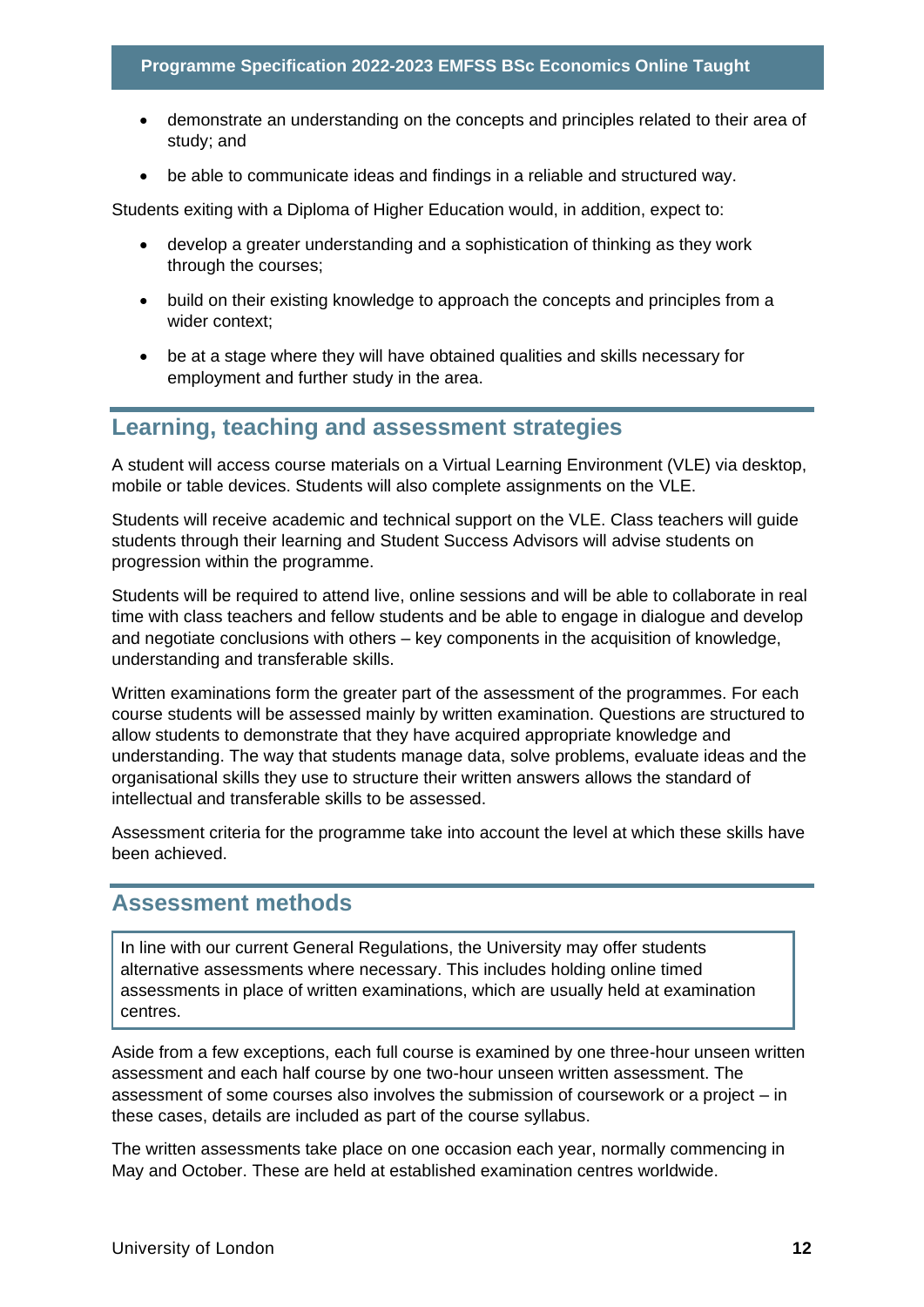The first opportunity to be assessed for courses initially studied in the August and November teaching blocks is May of the following year. The first opportunity to be assessed for courses initially studied in the February and May teaching blocks is October of the same year.

Full details of the dates of all assessments are available on the website.

# <span id="page-13-0"></span>**Student support and guidance**

- The Virtual Learning Environment (VLE) sometimes referred to as Digital Campus: this gives access to materials for each course, including live, online sessions and study support resources.
- A Student Success Advisor will provide advice and guidance throughout your programme.
- A class teacher will facilitate live, online teaching sessions.
- Student Guide: This provides information which is common to all students and gives information about matters of importance from the start of a student's relationship with the University of London through to their graduation.
- Student Portal: for accessing student induction, study skills support, student wellbeing advice.
- Recommended reading lists are provided online. Students may need to buy their own textbooks.
- Online discussion areas which allow students to communicate with each other.
- Past examination papers and examiners' commentaries. These provide an indication of the format of examinations and course-level feedback on completed assessments.
- Programme Regulations: these are a set of rules which apply to your programme students are responsible for ensuring they are familiar with the regulations for their programme.
- The Online Library provides a range of e-books, along with full-text and multidisciplinary databases where journal articles, book reviews and reports can be found. The Online Library also has a dedicated homepage for EMFSS students.
- University of London library: Registered students may use the resources located within the Senate House library (for a small additional fee).
- A University of London email account and web area for personal information management.

# <span id="page-13-1"></span>**Quality evaluation and enhancement**

The University of London delivers the majority of its flexible and distance learning programmes through a collaboration between the University of London Worldwide and member institutions of the University of London. However some of the flexible and distance learning programmes draw solely on academic input from the University of London, and are delivered without academic lead by a member institutions. The policies, partnerships (where applicable) and quality assurance mechanisms applicable for the programmes are defined in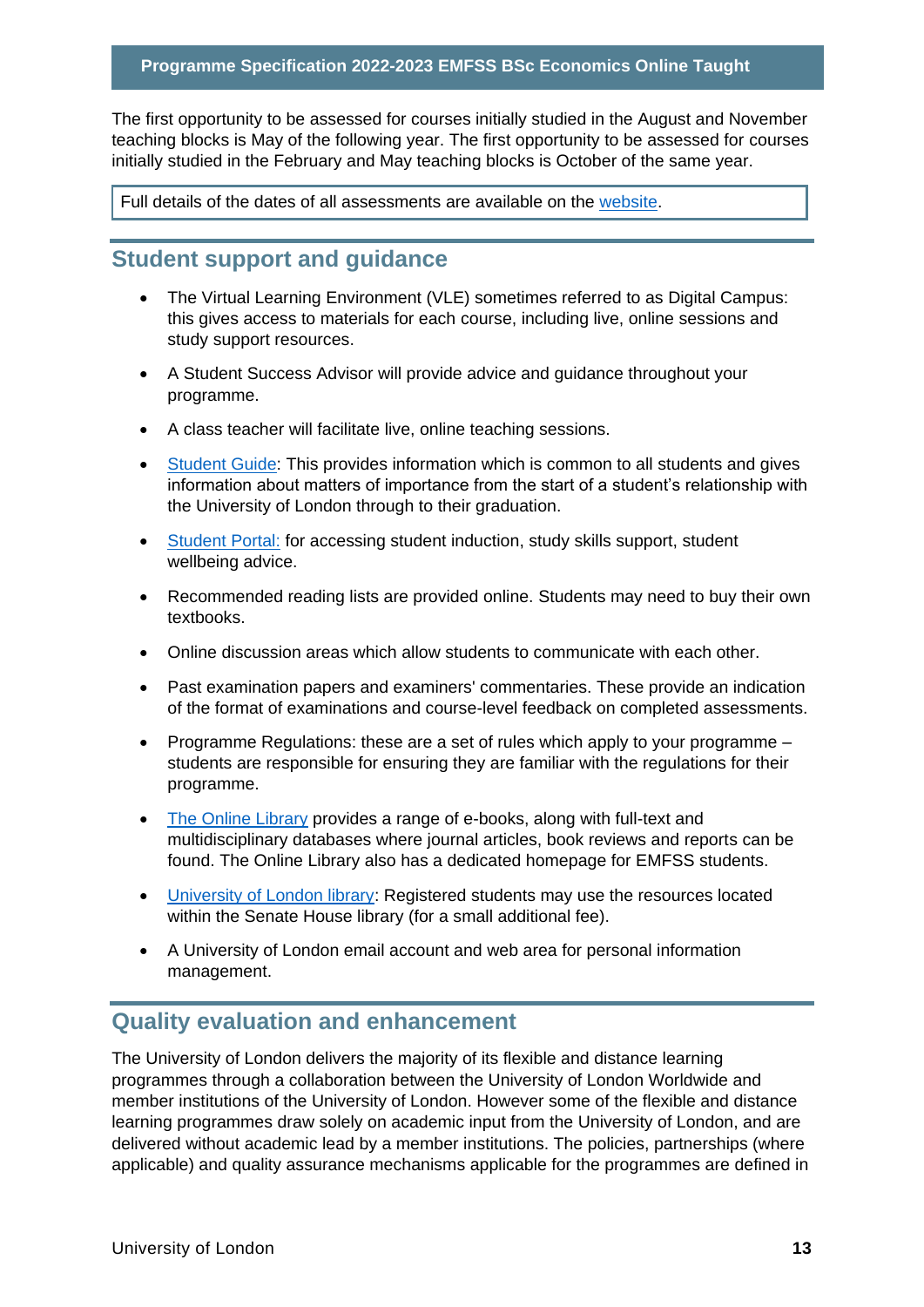the following key documents: The Quality Framework, the Quality Assurance Schedules, Guidelines for Examinations, General Regulations and, for each programme, programme specific regulations.

#### **Awards standards**

All University of London qualifications have to align with the Frameworks for Higher Education Qualifications of UK Degree-Awarding Bodies to assure appropriate standards for each qualification. In addition, every programme that is developed by a member institution of the University of London (or a consortium with representation by more than one member institution) will be developed to the same standard as would be applied within the institution concerned. Proportionate and robust approval procedures, including external scrutiny and student engagement are in place for all programmes. Learning materials are written and all assessments are set and marked by academic staff who are required to apply the University's academic standards.

#### **Review and evaluation mechanisms**

Some of the key mechanisms in place to assure the standards of all University of London qualifications and the quality of the student experience, include:

- Annual programme reports: produced for all programmes in order to review and enhance the provision and to plan ahead;
- Independent external examiners: submit reports every year to confirm that a programme has been assessed properly and meets the appropriate academic standards;
- Annual student information statistics: prepared for all systematic reporting within the University of London;
- Periodic programme reviews: carried out every 4-6 years to review how a programme has developed over time and to make sure that it remains current and up-to-date.

Improvements are made as necessary to ensure that systems remain effective and rigorous.

#### **Student feedback and engagement**

The principal channel for collecting feedback from students is the Student Experience Survey. Carried out every two years, this collects feedback from the student body on a range of topics relating to the student lifecycle. The results are analysed externally and then considered in a number of different ways, including by the programme team, principal committees and the senior leadership team. Details of any resulting actions taken are published on the Virtual Learning Environment and the Student Portal.

Additionally, on completion of their programme of study students will be invited to take a survey that seeks to measure what they have gained from their studies.

There are also opportunities for students to get involved in governance. An undergraduate and postgraduate student member is appointed by the University to the majority of committees through an annual appointment round. Some programmes also recruit student members at the programme level. Students are frequently invited to take part in quality review processes such as Periodic Programme Reviews, Programme approval, Thematic Reviews, MOOC review panels and ad hoc focus groups. Opportunities such as these are advertised through social media and on the website. More information can be found on the website.